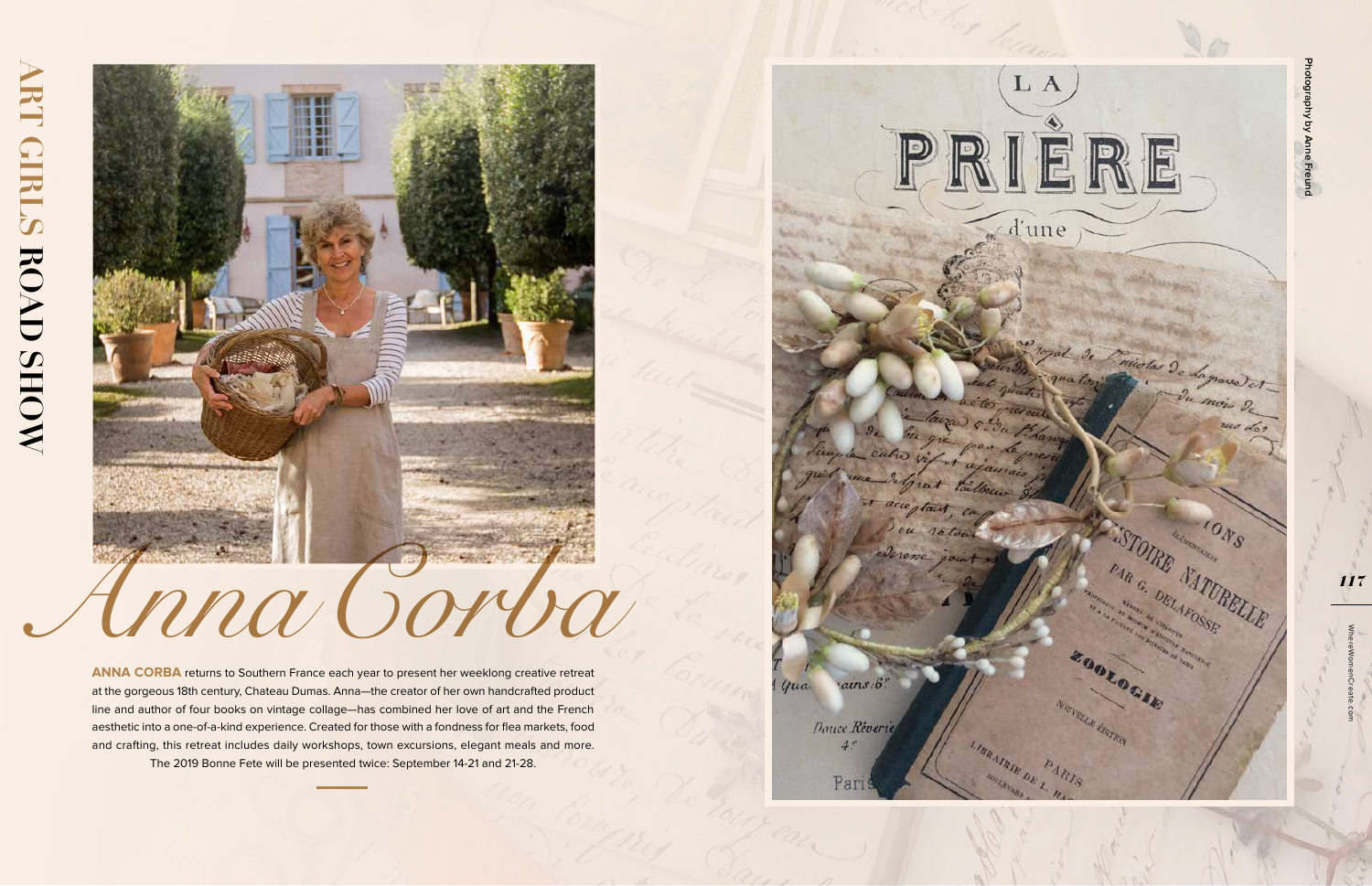**WHERE WOMEN WHERE WOMEN CREATECREATE**  | ISSUE 5 **ISSUE** 

WhereWomenCreate.com

*119*

how our journeys through life, no matter the circumstances, will always offer elements of serendipity. If we are paying attention, these mysterious surprises can pull us towards a new opening, maybe even our destiny. Being invited to teach in France has been one such gift for me. **I low our journeys through life, no matter the circum-<br>stances, will always offer elements of serendipity. If<br>we are paying attention, these mysterious surprises can pull<br>us towards a new opening, maybe even our destiny.** 

Chateau Dumas is a sumptuous feast for the senses set

in the scenic countryside of South Central France. The owner, Lizzie Hulme, has painstakingly and lovingly created a stunning environ ment to hold her dream of gathering creative women for weeklong workshops from May through September. Eight years ago we created a retreat combining my collage workshops with visits to nearby villages, flea markets, delicious dining and restful interludes. Due to its lighthearted and whim sical spirit, we named this event "Bonne Fete," which loosely means "Celebration" in French. I had been drawn to the

French design aesthetic for years before the Chateau came into my life. It had woven its way into my product line and

my art ever since one stark winter morning when visiting the Saint Ouen Brocante in Paris, my friend and I came upon stacks and stacks of gorgeous sheet music. They were one euro each, and I returned home with dozens. Each visit to Paris provided more inspiration to my life and my art; I adored the color palette of French faded book covers: dusty rose, musky sage, greying blues, the handpainted femmes fatales on the cartes postales, and the ancient seed catalogues with pen and ink illustrations. My heart beat quicker each time as I stumbled into a flea market stall with a cache of vintage ribbons...corals, raspberry, faded

lilac, rolled around antique spools with a thin crisp layer of yellowed paper in-between. I am frugal; I don't overbuy, but even a petite assortment laid out to admire on the hotel bed each evening would make my heart sing. Why did I buy these things? Their faded, elegant beauty tugged at my tender heart. What would I do with them? I wasn't

> always sure, but it never really mattered.

Fast forward to present time, and it becomes very clear why I was amassing these tokens of a more subdued, elegant past. They not only added layers to the work I was doing with my handmade product line, but they became the fodder for the collage workshops I began to teach out of my studio, then expanding to larger events across the country and now, most appropriately, France itself.

A typical day during Bonne Fete will begin with croissants, freshly brewed coffee and freshly cooked eggs before we saunter past the lavender in the court yard for a workshop. The ancient stone building that used to house horse carriages

has been transformed into a spacious studio with polished concrete floors and tall windows that allow for copious amounts of natural light. The worktable is piled high with vintage books, old receipts, stamps and postcards, all collected from nearby flea markets. In one corner sits a basket filled with vintage textiles. Added to this mélange will be ribbons, buttons, trimmings and lace that I have brought from my home studio. I also bring kits that I have made for each class, ranging from small journals and ornaments with beeswax, to sewn needle cases and sachets.